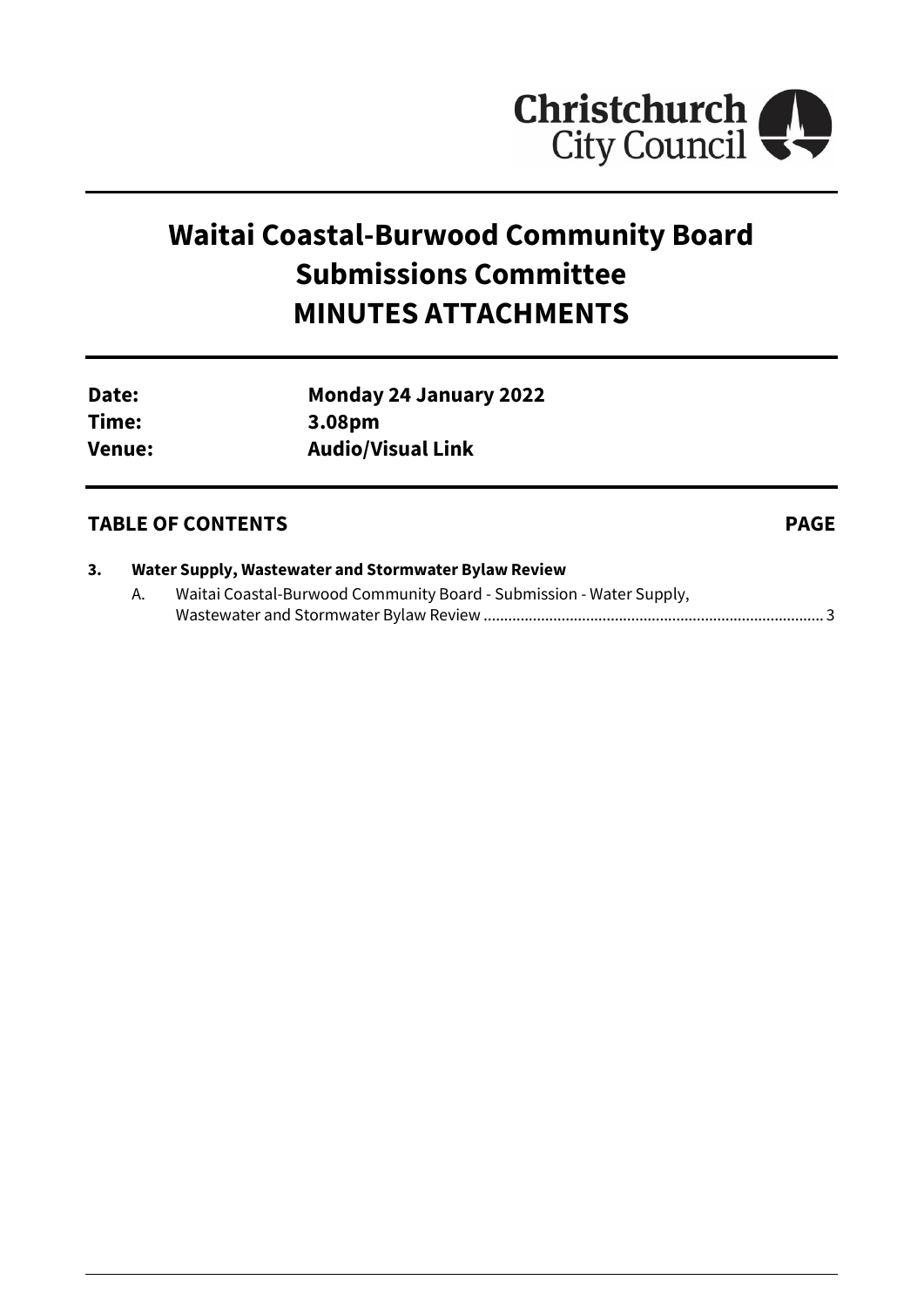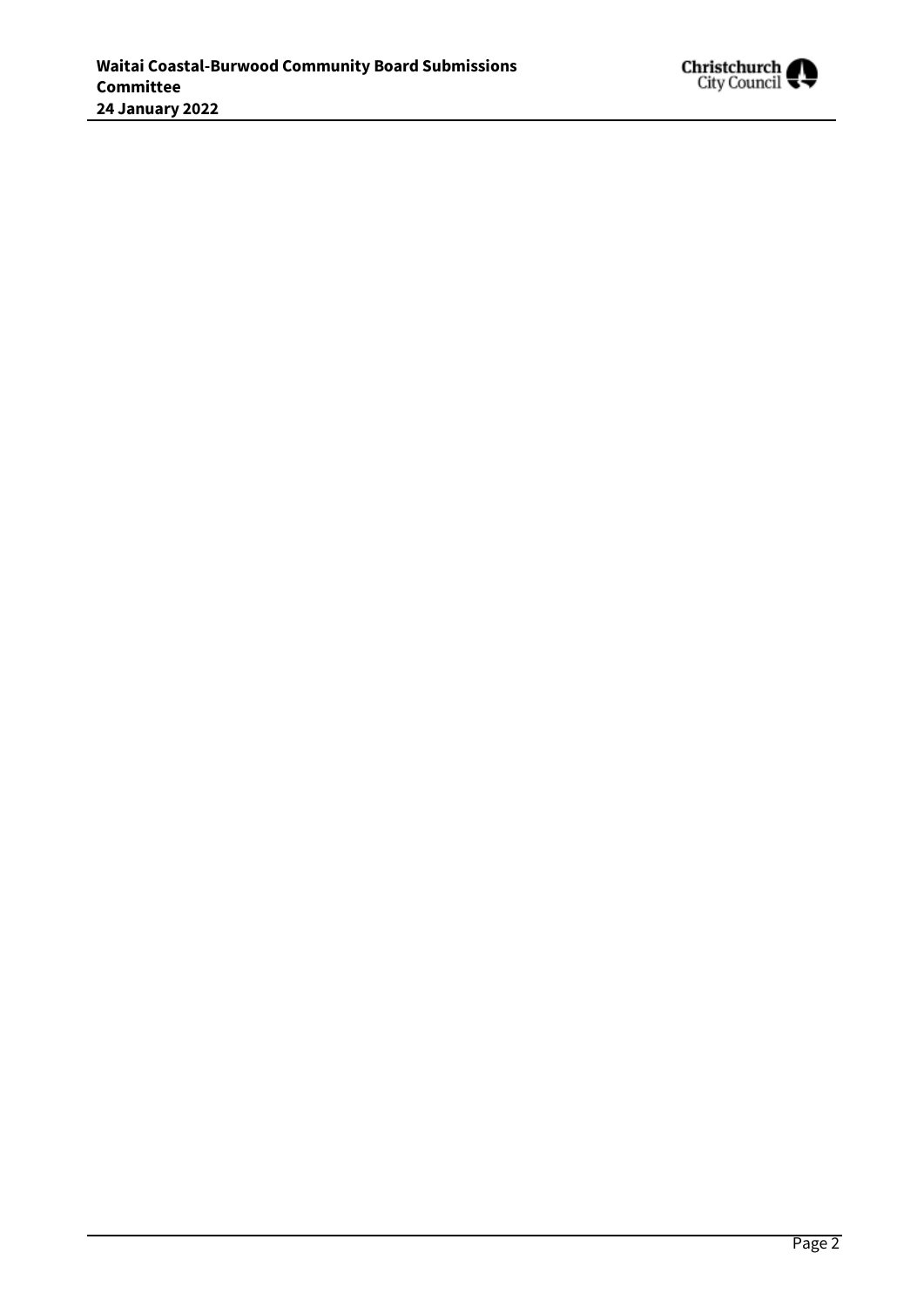<span id="page-2-0"></span>

| <b>SUBMISSION TO:</b> | Christchurch City Council                                                                                                            |
|-----------------------|--------------------------------------------------------------------------------------------------------------------------------------|
| ON:                   | Water Supply, Wastewater and Stormwater Bylaw Review                                                                                 |
| BY:                   | Waitai Coastal-Burwood Community Board                                                                                               |
| CONTACT:              | Bebe Frayle<br>Chairperson, Submissions Committee<br>C/- PO Box 73023<br>CHRISTCHURCH 8154<br>021 852 645<br>bebe.frayle@ccc.govt.nz |

#### **1. INTRODUCTION**

The Waitai Coastal-Burwood Community Board appreciates the opportunity to make a submission to the Christchurch City Council on the Water Supply, Wastewater and Stormwater Bylaw Review.

The Board wishes to be heard in support of this submission.

### **2. SUBMISSION**

**Comments on the proposed replacement bylaws:**

Overall, the Board is happy with the intent of the update to the bylaw. Separating the Water Supply, Wastewater and Stormwater Bylaw into two bylaws makes sense, as wastewater requires quite different management than the other two waters, particularly in Christchurch.

While the general approach of the bylaws is good, the Board would like to make the following suggestions:

- It is important that there is adequate Council staffing to oversee and enforce the bylaws.
- An emphasis be given to educating property owners about their responsibilities regarding issues like tree root damage to underground infrastructure, 'excessively' watering of gardens, ensuring metres are accessible to metre readers, and navigating insurance companies and EQC when damage is found in underground infrastructure.
- It is good to see that the explanation of the bylaw changes have been written in plain English, but the issues relating to three waters are very complex. There are some explanatory notes, but we would like to see these expanded via specific pamphlets that provide more detailed information on some issues (see above for examples).

The Board notes the following in relation to specific issues:

#### Water supply and Wastewater Bylaw – Issue 7

While Clause 16.3 details what water 'waste' is, and what is considered 'excessive' the Board has a concern that this issue is still open to interpretation by Council staff assessing situations, and could lead to inequity for property owners.

#### Water supply and Wastewater Bylaw - Issue 9

The Board is concerned that it is difficult for property owners to comply with this clause as they may not realise that they are planting trees in places that may interfere with underground infrastructure, or may purchase a property with trees that create a problem in the future for